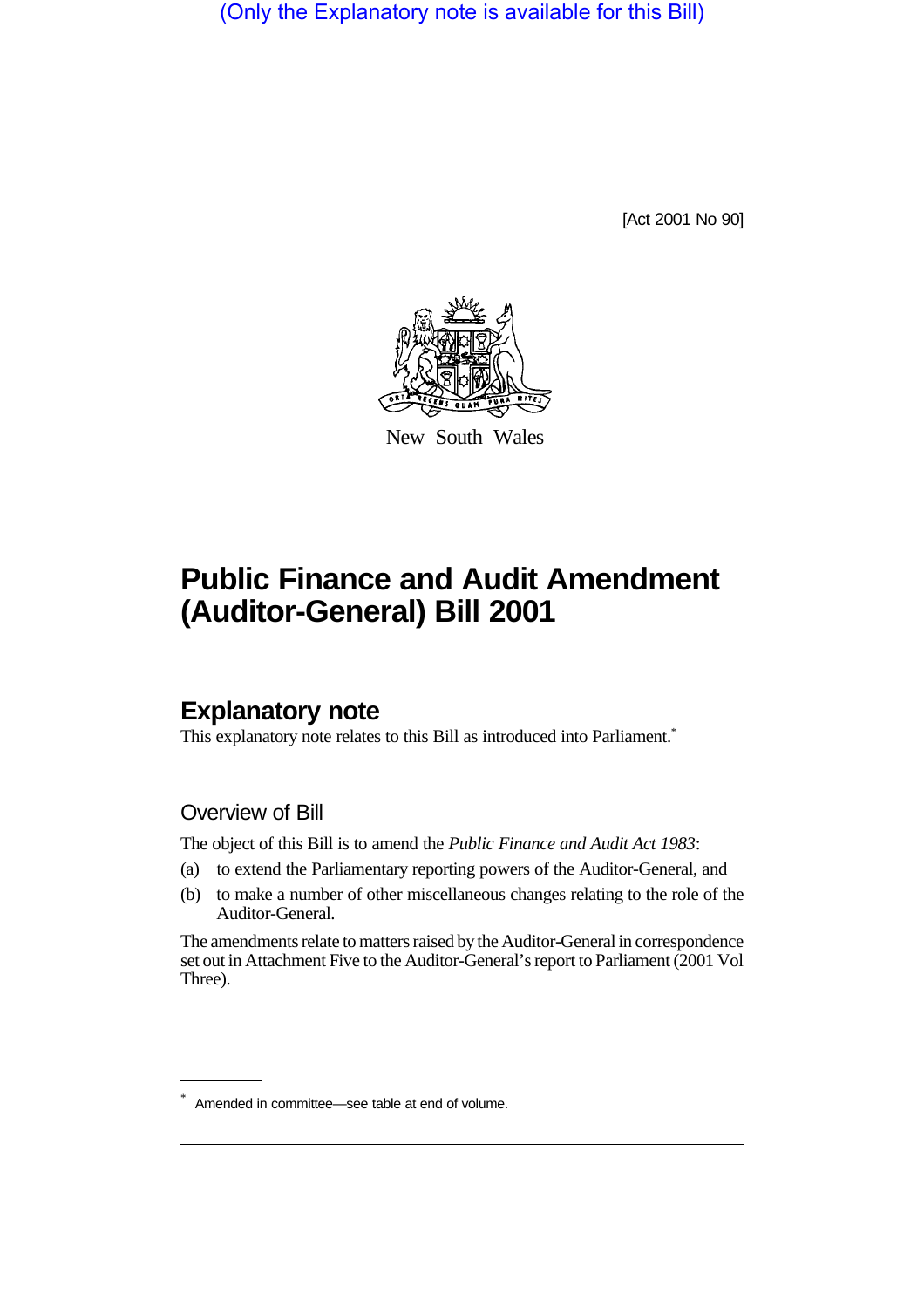Public Finance and Audit Amendment (Auditor-General) Bill 2001 [Act 2001 No 90]

Explanatory note

#### Outline of provisions

**Clause 1** sets out the name (also called the short title) of the proposed Act.

**Clause 2** provides for the commencement of the proposed Act on a day or days to be appointed by proclamation.

**Clause 3** is a formal provision giving effect to the amendments to the *Public Finance and Audit Act 1983* set out in Schedule 1.

**Clause 4** is a formal provision giving effect to the consequential amendments to other Acts set out in Schedule 2.

#### **Schedule 1 Amendments**

**Schedule 1 [1]** inserts proposed section 27B into the Principal Act to make general provisions relating to the office of Auditor-General. The proposed section:

- (a) declares that there is to be an Auditor-General for the State, and
- (b) sets out the functions of the Auditor-General, including:
	- (i) the existing function of auditing the public and other accounts, and
	- (ii) a new function of providing audit or audit-related services to Parliament at the joint request of both Houses of Parliament, and
	- (iii) a new function of providing audit or audit-related services to the Treasurer at the request of the Treasurer, and
	- (iv) the existing function of reporting to Parliament, and
	- (v) a new function of doing anything that is incidental to the exercise of the Auditor-General's functions, and
- (c) requires the Auditor-General to have regard to recognised professional standards and practices (as is currently the case with respect to audits) and to comply with relevant legal requirements, and
- (d) re-states generally the existing restriction relating to reports on performance audits and protected disclosures that precludes the Auditor-General from questioning the merits of Government policy.

**Schedule 1 [2]** omits section 34 of the Principal Act (which relates to the audit of the public and other accounts) consequent on the transfer of its provisions to proposed section 27B.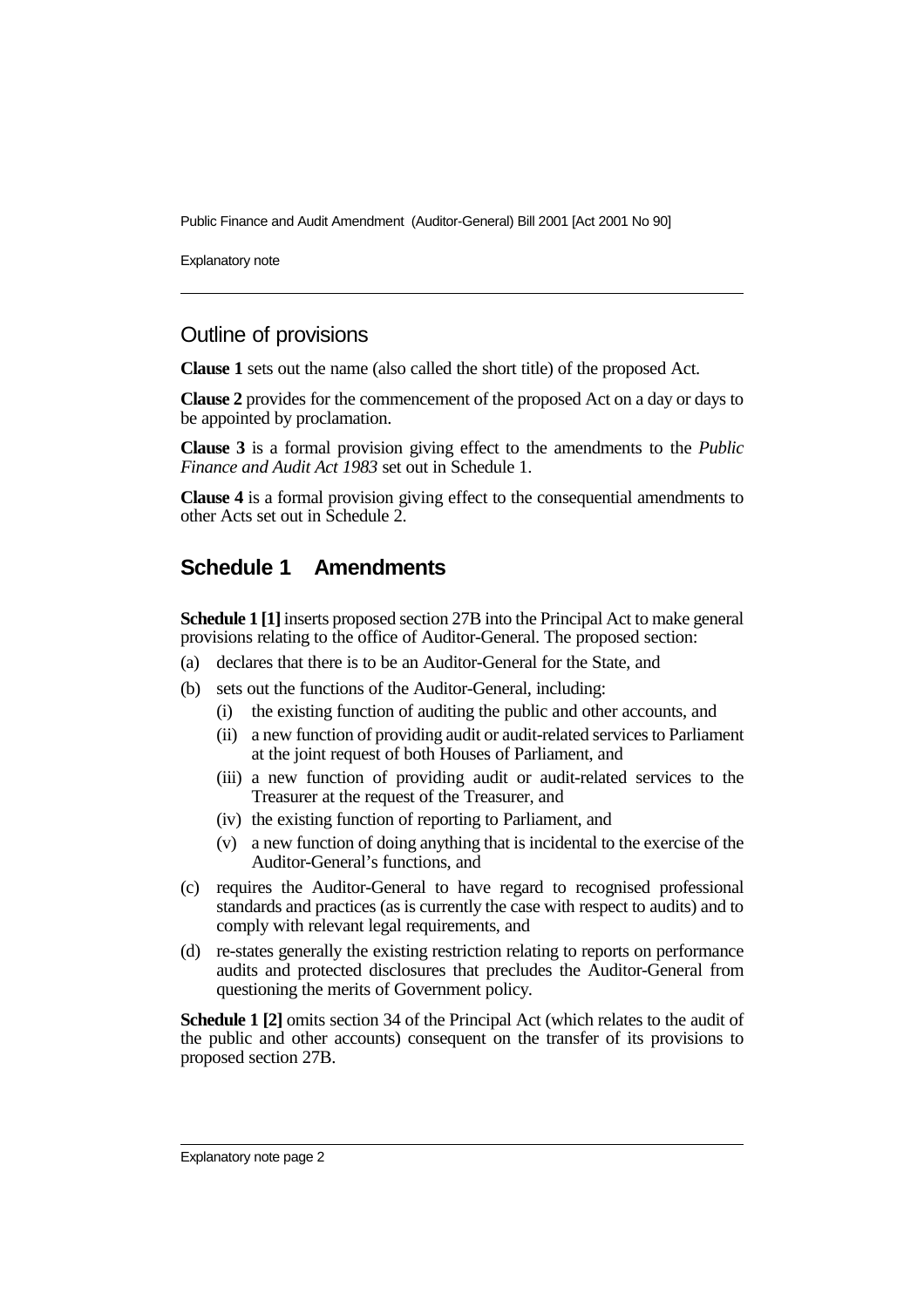Public Finance and Audit Amendment (Auditor-General) Bill 2001 [Act 2001 No 90]

Explanatory note

**Schedule 1 [3]** amends section 35 of the Principal Act (which deals with the power of the Auditor-General to inspect, examine, audit and report on the books and accounts of accounting and other officers) to require the employer of any such officer to defray the costs and expenses of any such inspection, examination, audit and report.

**Schedule 1 [4]** and **[5]** amend section 38 of the Principal Act to enable the Auditor-General to disclose confidential information for the purposes of any due diligence process relating to the sale of a government undertaking.

**Schedule 1 [6]** amends Division 2A of Part 3 of the Principal Act to rename a special audit into the activities of an authority under that Division as a performance audit.

**Schedule 1 [7]** omits section 38B (1A) of the Principal Act (which deals with the investigation by the Auditor-General of certain protected disclosures relating to the alleged waste of public money) consequent on the transfer of its provisions to proposed Division 7 of Part 3 of the Act.

**Schedule 1 [8]** inserts section 38B (3) into the Principal Act to enable the Auditor-General to undertake a single performance audit of the activities of more than one authority.

**Schedule 1 [9]** amends section 38C of the Principal Act to require the Auditor-General to provide a draft of a report on a performance audit to the Treasurer as well as the responsible Minister and the head of the relevant authority.

**Schedule 1 [10]** inserts section 38C (2A) into the Principal Act to enable the Auditor-General to reduce the minimum 28-day period for which a draft report is to be made available if the head of the relevant authority has made any submissions or comments he or she wishes to make.

**Schedule 1 [11]** inserts section 38C (6) into the Principal Act to enable the Auditor-General to request the Treasurer to determine, in the case of a performance audit into the activities of several authorities, the head of a single authority and a single responsible Minister to whom the Auditor-General is to provide a draft report of a performance audit for comment.

**Schedule 1 [12]** omits section 38D of the Principal Act (which precludes the Auditor-General from questioning the merits of Government policy in connection with a performance audit) consequent on the transfer of its provisions to proposed section 27**B**.